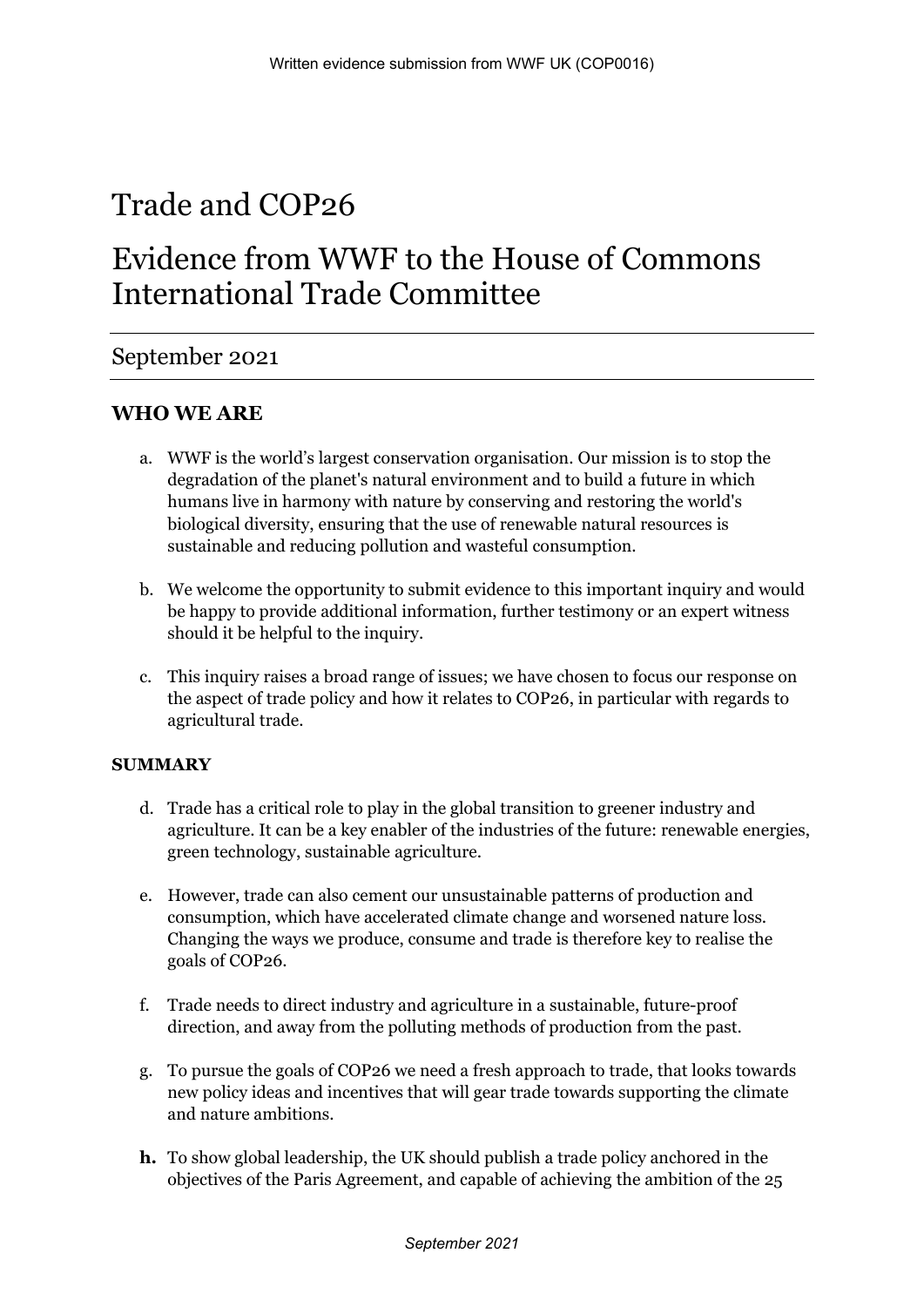Year Environment Plan to leave a lighter footprint on the global environment – we believe this should include a legislative commitment in the Environment Bill to halve our global footprint by 2030 at the latest.

- i. The liberalisation of tariffs and quotas on agricultural products, if it goes ahead without adequate additional measures on the environmental standards of food that can be sold in the UK, will lead to increased environmental impact of the UK's consumption, and risk undermining domestic agricultural reform, a key element of delivering nature-based solutions to climate change.
- j. A key measure to limit such impacts would be the establishment of core environmental standards, which would set minimum sustainability requirements for all food products made in and imported into the UK.
- k. Better scrutiny and consultation of trade agreements are also necessary for parliamentarians and the public to monitor whether trade policy is pursuing the objectives of the COP26.
- l. A key initiative of COP26 are the Forest, Agriculture, and Commodity Trade Dialogues (FACT Dialogues). Their goal of bringing about more sustainable and deforestation-free supply chains could be undermined by the current approach towards agricultural trade, which consists of agreeing to lower tariffs and quotas on agricultural produce without core environmental standards.

#### **1. How can international trade and investment contribute to realising the goals of COP26?**

- 1.1. COP26 represents the last best chance to get the world on track to limit global heating to 1.5 – current commitments would see the world warm by more than 2 degrees. This isn't acceptable. The difference between 1.5 and 2 degrees of warming – for humans and wildlife – is stark.
- 1.2. Trade is driven by, and is a key driver of, our unsustainable patterns of production and consumption, which have accelerated climate change and worsened nature loss. Changing the way we produce, consume and trade is therefore key to realise the goals of COP26 and avoid a cognitive dissonance between our domestic climate agenda and trade.
- 1.3. As COP26 hosts, the UK government must ensure the global ambition to limit warming to 1.5C is maintained. Achieving this does not mean waiting until 2049 to act. To demonstrate global leadership, our public policy and finances, as well as private finance, must be aligned with net-zero targets now. The government must publish a detailed, binding Long-Term Strategy that delivers net zero by 2050 at the absolute latest, with clear policies to decarbonise key domestic sectors without offshoring our environmental footprint – the **Committee should challenge the Department for International Trade for specific details of how they will guarantee that new trade opportunities will not lead to increased emissions or environmental harm overseas, but help reduce them.**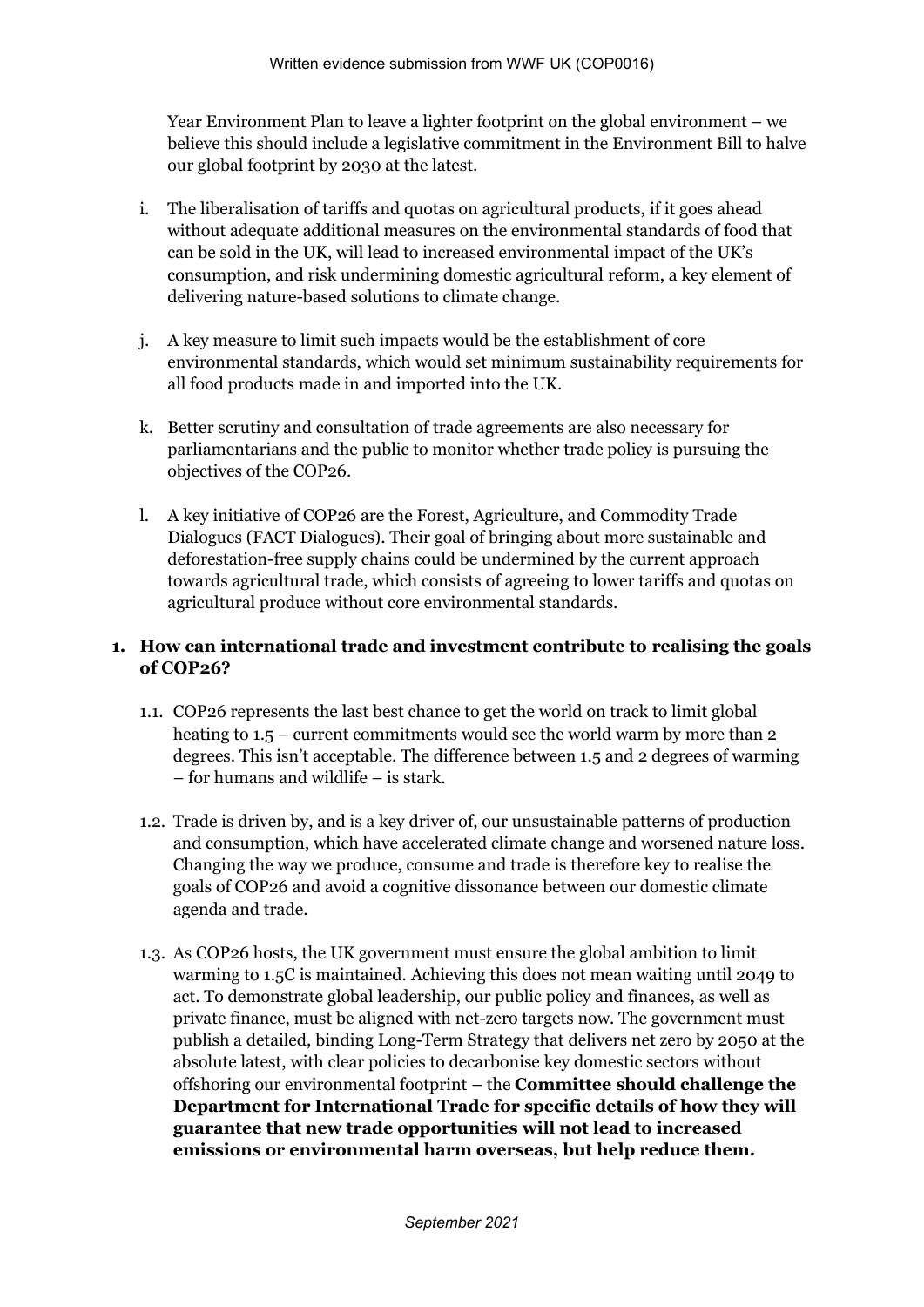- 1.4. Nature is our greatest ally in the fight against climate breakdown. The UK Prime Minister rightly promised to put nature at the heart of the Summit.<sup>1</sup> As COP26 hosts, the UK government must use their leadership role to put land use, agriculture, and nature-based solutions at the forefront of global plans to address emissions and tackle the climate crisis.
- 1.5. **In a globalised world, any attempts to reform domestic policy – such as agriculture policy – are only effective if they are matched by appropriate trade and investment policies.** Trade has the potential to both support, and undermine, the transition to sustainable agriculture and investment in nature-based solutions to climate change. The UK Government has already put in place policies to support trade in green goods via the "Green 100" tariff regime, which is very welcome as a way of incentivising trade in products and industries that support sustainable industries, but this of itself is not enough. It is necessary to ensure that goods and services that are not defined as green are nonetheless produced sustainably and policy to drive sustainable production at home is not undermined by imports that do not meet minimum environmental standards. As recommended by the Trade and Agriculture Commission, National Food Strategy and countless others, **the government should introduce measures that ensure common minimum standards for all food production at home or overseas.**
- 1.6. The four goals set out by the COP26 Presidency<sup>2</sup> can only be achieved if all sectors, industries and governments make a concerted effort to tackle emissions at home and in their supply chains. Trade is an essential part of getting to net-zero and achieving the objectives of the Paris Agreement. From mobilising public and private finance, to curtailing deforestation, the goals of the COP26 Presidency will not be achieved without a trade policy anchored in the objectives of the Paris Agreement. Any trade deal, whether struck by the UK or others, must now aim to positively promote action and finance to tackle emissions and restore nature.

#### **2. Are international trade and investment likely to feature in the high-level negotiations at COP26?**

2.1. It is unlikely that international trade and investment will feature in high-level negotiations at COP26. COP26 will include formal negotiations on: Carbon market mechanisms; Funding for Loss and damage, Discussions over the delivery of the \$100 bn finance target for developing countries; nature-based solutions; and agreement on common timeframes for countries' Nationally Determined Contributions<sup>3</sup> . The UK Presidency is also seeking commitments from countries on the phase-out of coal; curtailing deforestation; speeding up the switch to electric vehicles; and encouraging investment in renewables<sup>4</sup> .

<sup>1</sup> [http://webtv.un.org/meetings-events/watch/leaders-for-nature-and-people-event-supporting-an](http://webtv.un.org/meetings-events/watch/leaders-for-nature-and-people-event-supporting-an-emergency-declaration-for-nature-and-people-in-2020/6088883743001/?term=)[emergency-declaration-for-nature-and-people-in-2020/6088883743001/?term=](http://webtv.un.org/meetings-events/watch/leaders-for-nature-and-people-event-supporting-an-emergency-declaration-for-nature-and-people-in-2020/6088883743001/?term=) <sup>2</sup><https://ukcop26.org/cop26-goals/>

<sup>3</sup>[https://eciu.net/analysis/briefings/international-perspectives/what-is-cop26-who-will-attend-it-and-why](https://eciu.net/analysis/briefings/international-perspectives/what-is-cop26-who-will-attend-it-and-why-does-it-matter)[does-it-matter](https://eciu.net/analysis/briefings/international-perspectives/what-is-cop26-who-will-attend-it-and-why-does-it-matter)

<sup>4</sup><https://ukcop26.org/cop26-goals/>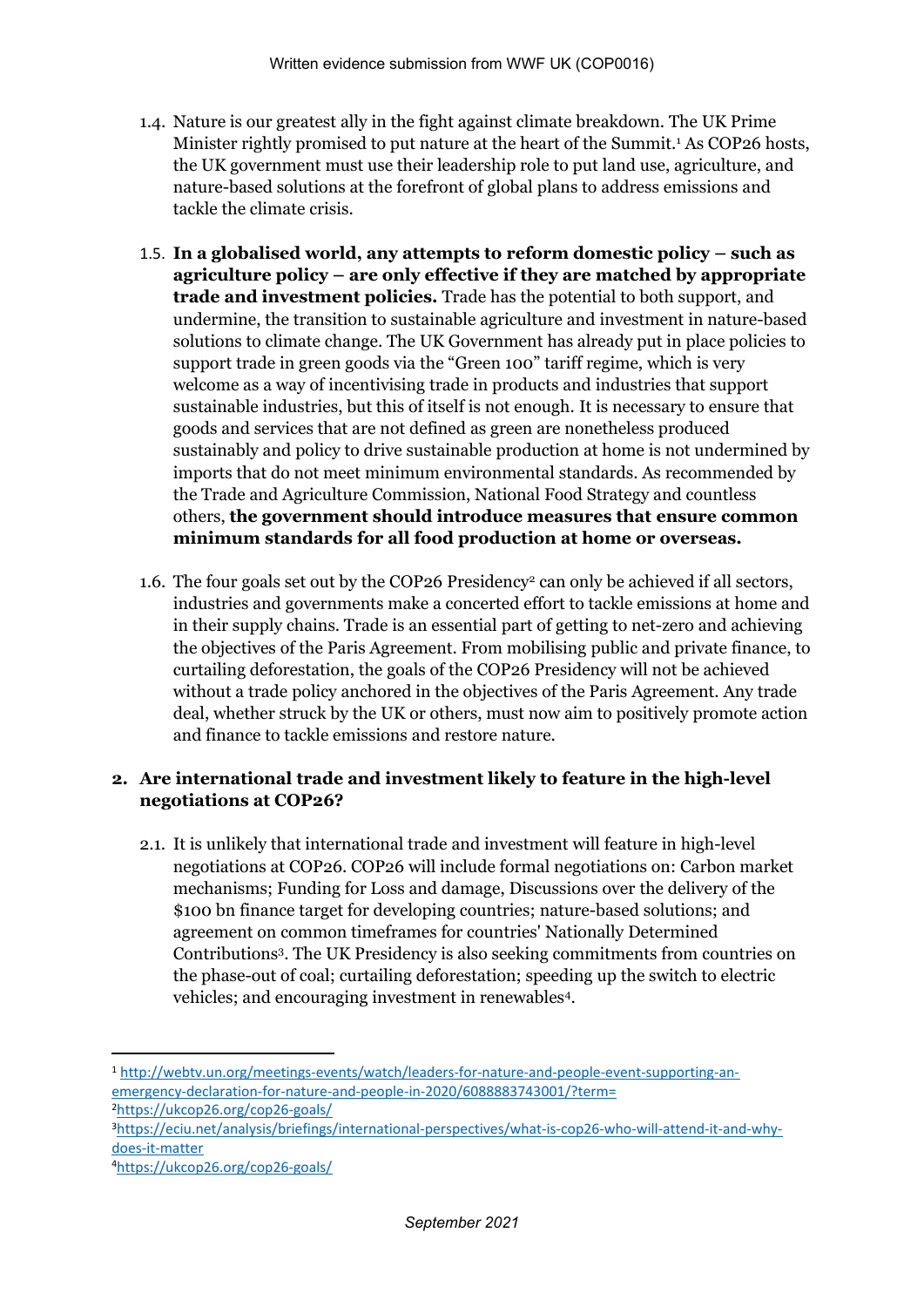- 2.2. While trade is not an explicit topic at the formal negotiations at COP26, the WTO's 12th Ministerial Conference, taking place at the end of November, should integrate the agreements reached at COP26 in its agenda and deal with how trade and environment interact in the multilateral trade space. The WTO's new Director General, Ngozi Okonjo-Iweala, the WTO's new Director-General, believes that trade can help tackle climate change and wants to reform the WTO so that is possible<sup>5</sup> .The WTO's 12 ministerial will be key to starting this process.
- 2.3. It is now clearer that aligning trade and environmental policy is a way to win friends and influence internationally. The UK can contribute to restoring trust in the global trading system by using its WTO seat to ensure international trade supports development, tackling climate change and restoring nature. Sustainable agriculture will have a big part to play in all three. The UK, by smartly setting out new standards which ensure trade promotes the green farming systems the world needs, could position itself as a forward-thinking new trade actor at a time that the international community are looking for models to green their economies in a globalised and interconnected world.

#### **3. What are the possible impacts of climate change on international trade and investment?**

- 3.1. The Sixth IPCC report concludes that climate change is likely to have huge impacts across all parts of life.<sup>6</sup> Trade and investment will be impacted in the following ways:
	- 3.1.1.**Changes in weather patterns:** Likely to impact food security, agricultural trade and the ability of nations to reliably produce and export foodstuffs. Nations may also shift specialisations in response to changes in average temperatures or policy context, thus impacting trade patterns.
	- 3.1.2. **Extreme weather:** Likely to cause disruption to transport, distribution chains and other infrastructure, impacting supply chains for all goods.
	- 3.1.3. **Resource scarcity:** Likely to impact the ability and desirability of producing goods requiring large inputs of water or areas of land.
	- 3.1.4. **Economic impacts of climate shocks:** Likely to impact the capacity for trade and investment.
	- 3.1.5. **Necessary climate action:** Likely to require nations to cease the extraction and combustion of fossil fuels, which may lead to stranded assets if investors do not divest.

<sup>5</sup> [https://news.yahoo.com/ngozi-okonjo-iweala-believes-wto-](https://news.yahoo.com/ngozi-okonjo-iweala-believes-wto-015634381.html?guccounter=1&guce_referrer=aHR0cHM6Ly93d3cuYmluZy5jb20v&guce_referrer_sig=AQAAAL8ftatmuVjgRT3_tIdfjkqpsv_aJs8QrDQu_decirool12eREQ8kXzfsefxpufd2uL0wfkO9F2jpwvlOJTpb7Oor5nAAbh468NuVckiavsFesNPNTJU7q44EhzeRq2ZfSvww8EWisy5v4Sr9ADs-2I_77TIUCboFQMSSYhKmYJ1)

[<sup>015634381.</sup>html?guccounter=1&guce\\_referrer=aHR0cHM6Ly93d3cuYmluZy5jb20v&guce\\_referrer\\_sig=AQAAA](https://news.yahoo.com/ngozi-okonjo-iweala-believes-wto-015634381.html?guccounter=1&guce_referrer=aHR0cHM6Ly93d3cuYmluZy5jb20v&guce_referrer_sig=AQAAAL8ftatmuVjgRT3_tIdfjkqpsv_aJs8QrDQu_decirool12eREQ8kXzfsefxpufd2uL0wfkO9F2jpwvlOJTpb7Oor5nAAbh468NuVckiavsFesNPNTJU7q44EhzeRq2ZfSvww8EWisy5v4Sr9ADs-2I_77TIUCboFQMSSYhKmYJ1) [L8ftatmuVjgRT3\\_tIdfjkqpsv\\_aJs8QrDQu\\_decirool12eREQ8kXzfsefxpufd2uL0wfkO9F2jpwvlOJTpb7Oor5nAAbh4](https://news.yahoo.com/ngozi-okonjo-iweala-believes-wto-015634381.html?guccounter=1&guce_referrer=aHR0cHM6Ly93d3cuYmluZy5jb20v&guce_referrer_sig=AQAAAL8ftatmuVjgRT3_tIdfjkqpsv_aJs8QrDQu_decirool12eREQ8kXzfsefxpufd2uL0wfkO9F2jpwvlOJTpb7Oor5nAAbh468NuVckiavsFesNPNTJU7q44EhzeRq2ZfSvww8EWisy5v4Sr9ADs-2I_77TIUCboFQMSSYhKmYJ1) [68NuVckiavsFesNPNTJU7q44EhzeRq2ZfSvww8EWisy5v4Sr9ADs-2I\\_77TIUCboFQMSSYhKmYJ1](https://news.yahoo.com/ngozi-okonjo-iweala-believes-wto-015634381.html?guccounter=1&guce_referrer=aHR0cHM6Ly93d3cuYmluZy5jb20v&guce_referrer_sig=AQAAAL8ftatmuVjgRT3_tIdfjkqpsv_aJs8QrDQu_decirool12eREQ8kXzfsefxpufd2uL0wfkO9F2jpwvlOJTpb7Oor5nAAbh468NuVckiavsFesNPNTJU7q44EhzeRq2ZfSvww8EWisy5v4Sr9ADs-2I_77TIUCboFQMSSYhKmYJ1) <sup>6</sup> <https://www.ipcc.ch/report/ar6/wg1/>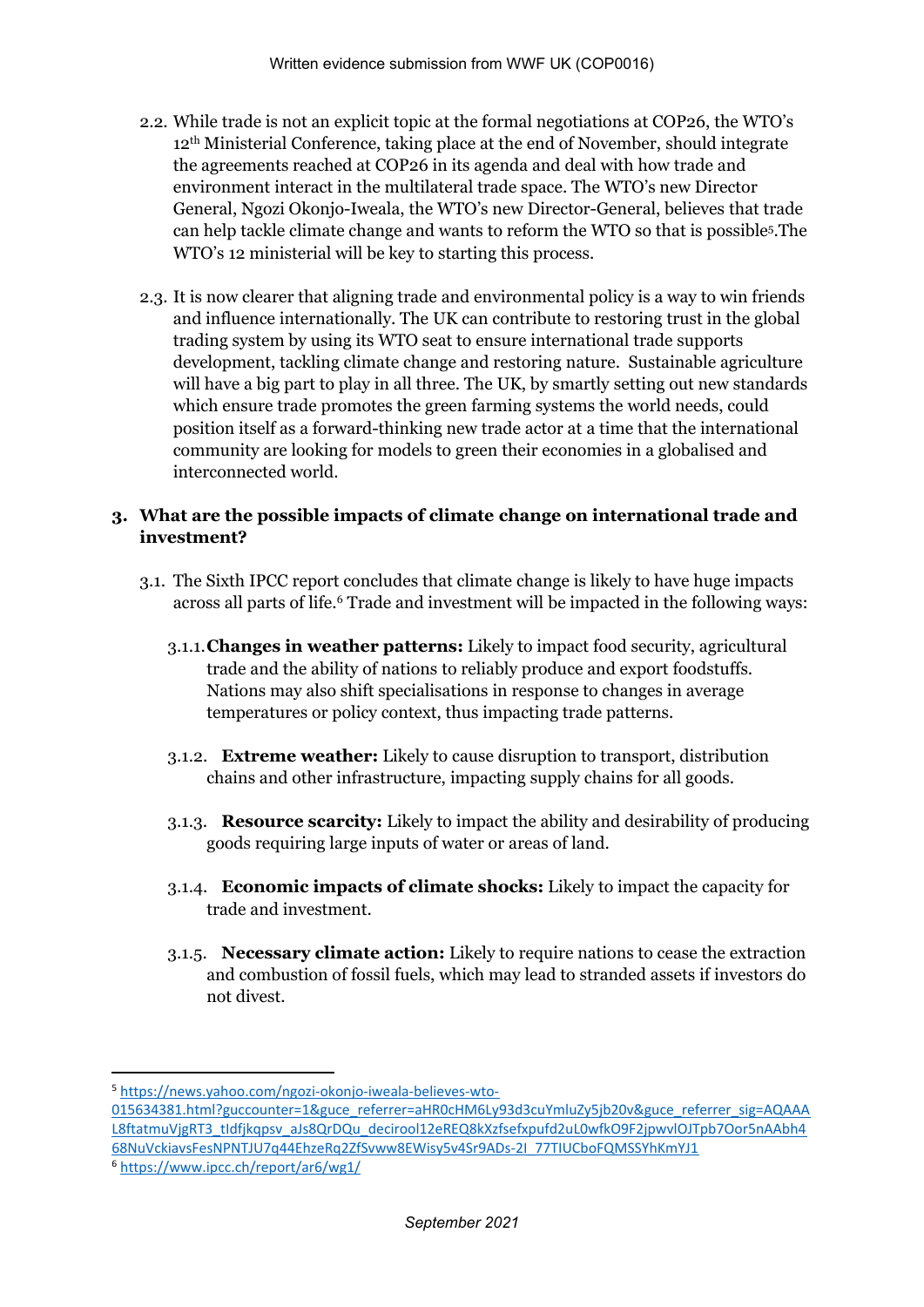- **4. To what extent does the government's trade policy align with the objectives of COP26? This includes, but is not limited to, its actions at the WTO, its G7 presidency, and its bilateral and plurilateral trade agenda.**
	- 4.1. First, it is necessary to note that **the Government does not currently have a published trade policy**. A White Paper was issued in 2017, but as we understand it is now out of date<sup>7</sup> . It is therefore difficult to assess what the government's trade policy is and in the final stages of trade negotiations the government's policy on major questions remains unresolved. Such was the case with the Australia-UK Agreement in Principle (AIP), in the run up to which there was very little clarity on government's approach to tariffs on agricultural trade. Some of the UK's major trade partners - including the US, the EU, and New Zealand - have published trade policies. This gives their negotiators a clear mandate, which strengthens their hand in the negotiations, as it shows that their red lines are based on domestic support. It also ensures government cohesion on critical policy issues, which cut through a range of areas. A published trade policy would strengthen the position of the UK's negotiators as they go into negotiating deals critical for the future of the UK economy.<sup>8</sup>
	- 4.2. The Government's approach so far on trade does not bode well for a trade policy that aligns with the objectives of COP26.
	- 4.3. The recently announced AIP with Australia shows the ways in which the current approach to trade undermines the UK's ambition in leadership of COP26. As it stands, the AIP brings about a zero tariff, zero quota arrangement for trade in most agricultural goods. While there is a transition period, for many products tariffs are lowered very quickly and quotas are set very high. For instance, Australia would be able to increase its beef exports to the UK by more than sixty times their 2020 levels in the first year of the deal before any tariffs would kick in.
	- 4.4. The proposed lowering of tariffs for agricultural products risks undermining the UK's attempts to green its own agricultural policy by allowing imports of lower standard products from industrialised agricultural systems such as in Australia. For instance, farming in Australia is pesticide-heavy compared to the UK, with 144 highly hazardous pesticides allowed for use-double the amount permitted in the UK.<sup>9</sup>
	- 4.5. Not only is this approach a significant risk to domestic agricultural reform; it also leads to increasing the environmental impacts of UK consumption, contrary to the commitment to reduce the UK's footprint on the global environment, contained in the twenty-five-year Environment Plan. The UK is already failing to meet this objective, and allowing imports that do not meet minimum environmental standards would only exacerbate this, undermining the UK's leadership at the COP26.
	- 4.6. To make new trade deals more sustainable, **WWF and many others are calling for the adoption of core environmental standards,** which would set

<sup>9</sup> [https://issuu.com/pan-uk/docs/toxic\\_trade\\_report\\_2020?fr=sM2MwNTExOTMxNQ](https://issuu.com/pan-uk/docs/toxic_trade_report_2020?fr=sM2MwNTExOTMxNQ)

<sup>7</sup> <https://www.gov.uk/government/publications/preparing-for-our-future-uk-trade-policy>

<sup>8</sup> [https://greenallianceblog.org.uk/2021/06/10/how-can-the-uk-be-a-credible-trading-nation-without-a-trade](https://greenallianceblog.org.uk/2021/06/10/how-can-the-uk-be-a-credible-trading-nation-without-a-trade-policy/)[policy/](https://greenallianceblog.org.uk/2021/06/10/how-can-the-uk-be-a-credible-trading-nation-without-a-trade-policy/)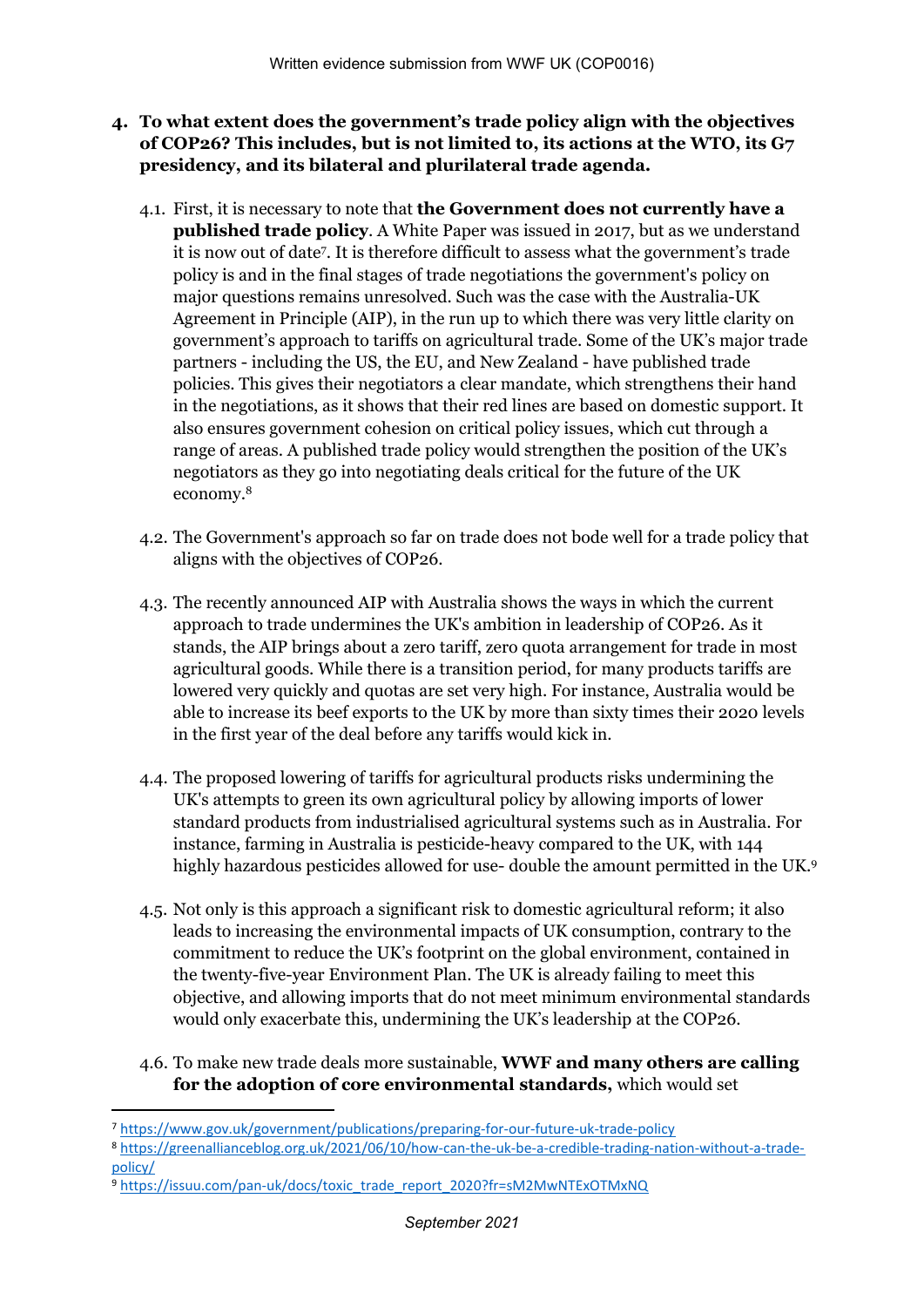minimum sustainability requirements for all food products sold in the UK, whether imported or produced domestically.<sup>10</sup> This would mean that environmental standards binding domestic farmers also apply in an appropriate and comparable way to foreign producers. Creating core environmental standards has been recommended by several reports, including the Trade and Agriculture Commission's final report, released in March, which government is yet to respond to.<sup>11</sup> They were also recommended by the National Food Strategy (Part 1 and 2).<sup>12</sup>

- 4.7. Although not a trade policy, the Department of International Trade's Outcome Plan, the measure of departmental performance, provides a worrying indication of what success looks like for DIT.<sup>13</sup> Under the performance metrics, it considers how many tariff barriers and non-tariff measures are reduced in a trade deal. These metrics establish a vision of success which is based on the quantity, rather than quality of trade deals and their impact on the UK economy. And there are no metrics which address how deals would support more sustainable trade or the UK net zero commitments.
- 4.8. Several measures would be needed to ensure quality of trade deals. These include a flanking policy of core environmental standards applicable to all trade, as mentioned above. Quality trade deals can only be negotiated if there is a published trade policy that sets out the government's key objectives for trade, including on how trade interacts with climate and other environmental commitments. There must be adequate scrutiny and consultation arrangements, to allow parliamentarians and the public to effectively monitor trade deals. A transparent process which involves MPs and the public is a key way of ensuring that trade policy supports the goals of the COP.
- **5. What discussions, if any, are planned to develop a multilateral approach to carbon pricing systems (including border adjustment mechanisms), green subsidies and investment funds, the curbing of fossil fuel subsidies, a circular economy and sustainable supply chains?**
	- 5.1. This question raises many issues, but our answer will focus on sustainable supply chains, a key area of COP26 which WWF has been involved in.
	- 5.2. A key initiative of COP26 are the Forest, Agriculture, and Commodity Trade Dialogues (FACT Dialogues),<sup>14</sup> which aim to "agree on principles for collaborative action, a shared roadmap on sustainable land use and international trade, and to take action now to protect forests while promoting development and trade".<sup>15</sup>

<sup>10</sup> [https://www.linkedin.com/pulse/can-environment-emerge-winner-from-uk-australia-trade-angela](https://www.linkedin.com/pulse/can-environment-emerge-winner-from-uk-australia-trade-angela-francis/?trackingId=9vFIa8HoQ7iEKXx8psE7XQ%3D%3D)[francis/?trackingId=9vFIa8HoQ7iEKXx8psE7XQ%3D%3D](https://www.linkedin.com/pulse/can-environment-emerge-winner-from-uk-australia-trade-angela-francis/?trackingId=9vFIa8HoQ7iEKXx8psE7XQ%3D%3D)

<sup>11</sup> [https://www.gov.uk/government/publications/trade-and-agriculture-commission-tac/trade-and-agriculture](https://www.gov.uk/government/publications/trade-and-agriculture-commission-tac/trade-and-agriculture-commission-final-report-executive-summary)[commission-final-report-executive-summary](https://www.gov.uk/government/publications/trade-and-agriculture-commission-tac/trade-and-agriculture-commission-final-report-executive-summary)

<sup>12</sup> <https://www.nationalfoodstrategy.org/>

<sup>13</sup> [https://www.gov.uk/government/publications/department-for-international-trade-outcome-delivery](https://www.gov.uk/government/publications/department-for-international-trade-outcome-delivery-plan/dit-outcome-delivery-plan-2021-to-2022?utm_source=POLITICO.EU&utm_campaign=c78c742ed5-EMAIL_CAMPAIGN_2021_07_20_06_03&utm_medium=email&utm_term=0_10959edeb5-c78c742ed5-189164285)[plan/dit-outcome-delivery-plan-2021-to-2022?utm\\_source=POLITICO.EU&utm\\_campaign=c78c742ed5-](https://www.gov.uk/government/publications/department-for-international-trade-outcome-delivery-plan/dit-outcome-delivery-plan-2021-to-2022?utm_source=POLITICO.EU&utm_campaign=c78c742ed5-EMAIL_CAMPAIGN_2021_07_20_06_03&utm_medium=email&utm_term=0_10959edeb5-c78c742ed5-189164285) [EMAIL\\_CAMPAIGN\\_2021\\_07\\_20\\_06\\_03&utm\\_medium=email&utm\\_term=0\\_10959edeb5-c78c742ed5-](https://www.gov.uk/government/publications/department-for-international-trade-outcome-delivery-plan/dit-outcome-delivery-plan-2021-to-2022?utm_source=POLITICO.EU&utm_campaign=c78c742ed5-EMAIL_CAMPAIGN_2021_07_20_06_03&utm_medium=email&utm_term=0_10959edeb5-c78c742ed5-189164285) [189164285](https://www.gov.uk/government/publications/department-for-international-trade-outcome-delivery-plan/dit-outcome-delivery-plan-2021-to-2022?utm_source=POLITICO.EU&utm_campaign=c78c742ed5-EMAIL_CAMPAIGN_2021_07_20_06_03&utm_medium=email&utm_term=0_10959edeb5-c78c742ed5-189164285)

<sup>14</sup> <https://www.gov.uk/government/news/cop26-brings-countries-together-to-protect-worlds-forests>

<sup>15</sup> <https://www.tropicalforestalliance.org/en/collective-action-agenda/cop26/about>